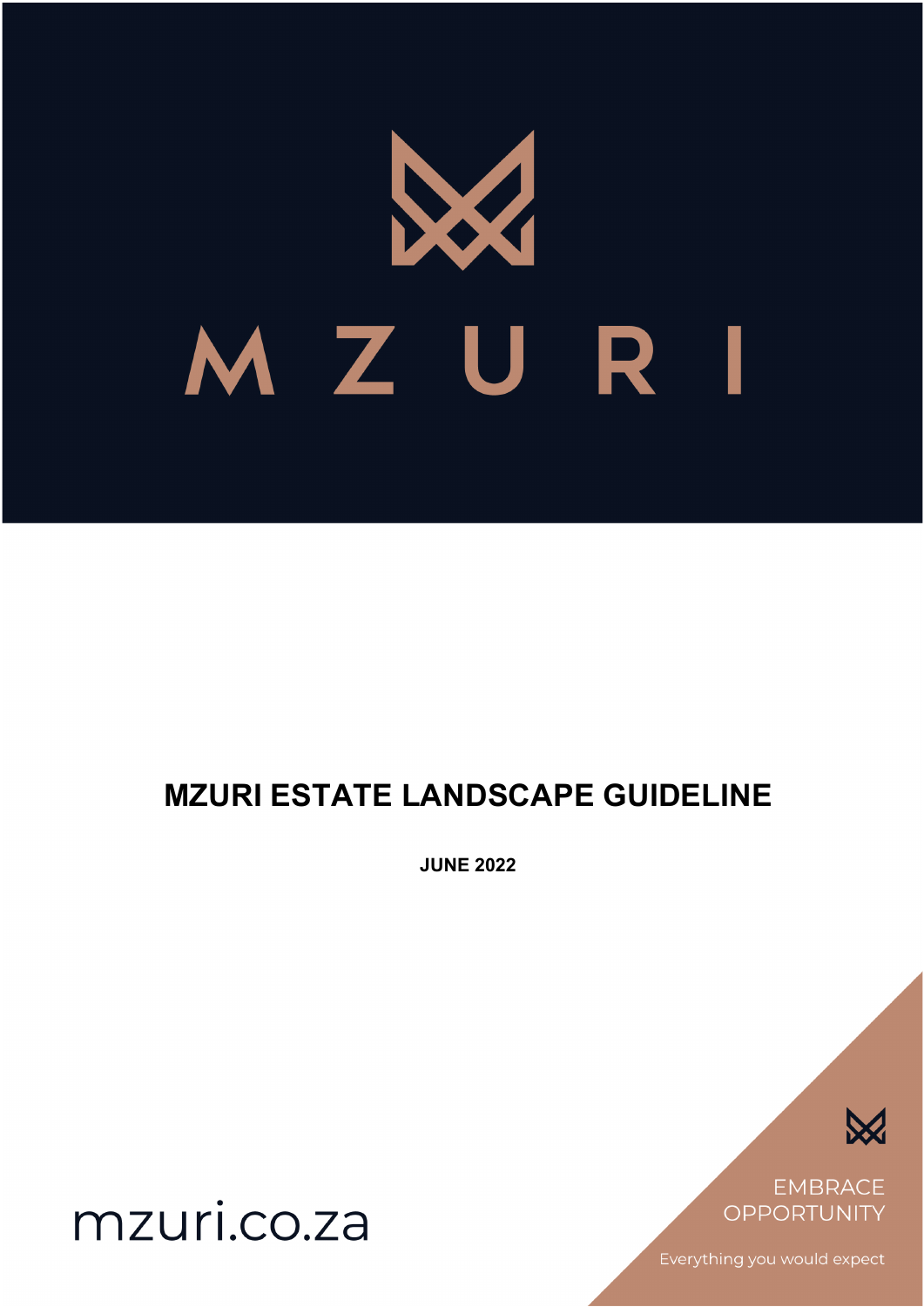# **CONTENTS**

| 1. VISION OBJECTIVES, PRINCIPLES AND GUIDELINES                                       | 3  |
|---------------------------------------------------------------------------------------|----|
| 2. REQUIREMENTS AND PROCEDURES FOR LANDSCAPE DEVELOPMENT,<br>ALTERATIONS OR ADDITIONS | 3  |
| 3. SOFT LANDSCAPING: PLANTING                                                         | 4  |
| 4. IRRIGATION                                                                         | 6  |
| 5. HARD LANDSCAPING                                                                   | 6  |
| 6. REQUEST FORM LANDSCAPING RELATED CHANGES IN PUBLIC OPEN AREAS 8                    |    |
| 7. PLANT LIST OF PROPOSED PLANTING SPECIES                                            | 10 |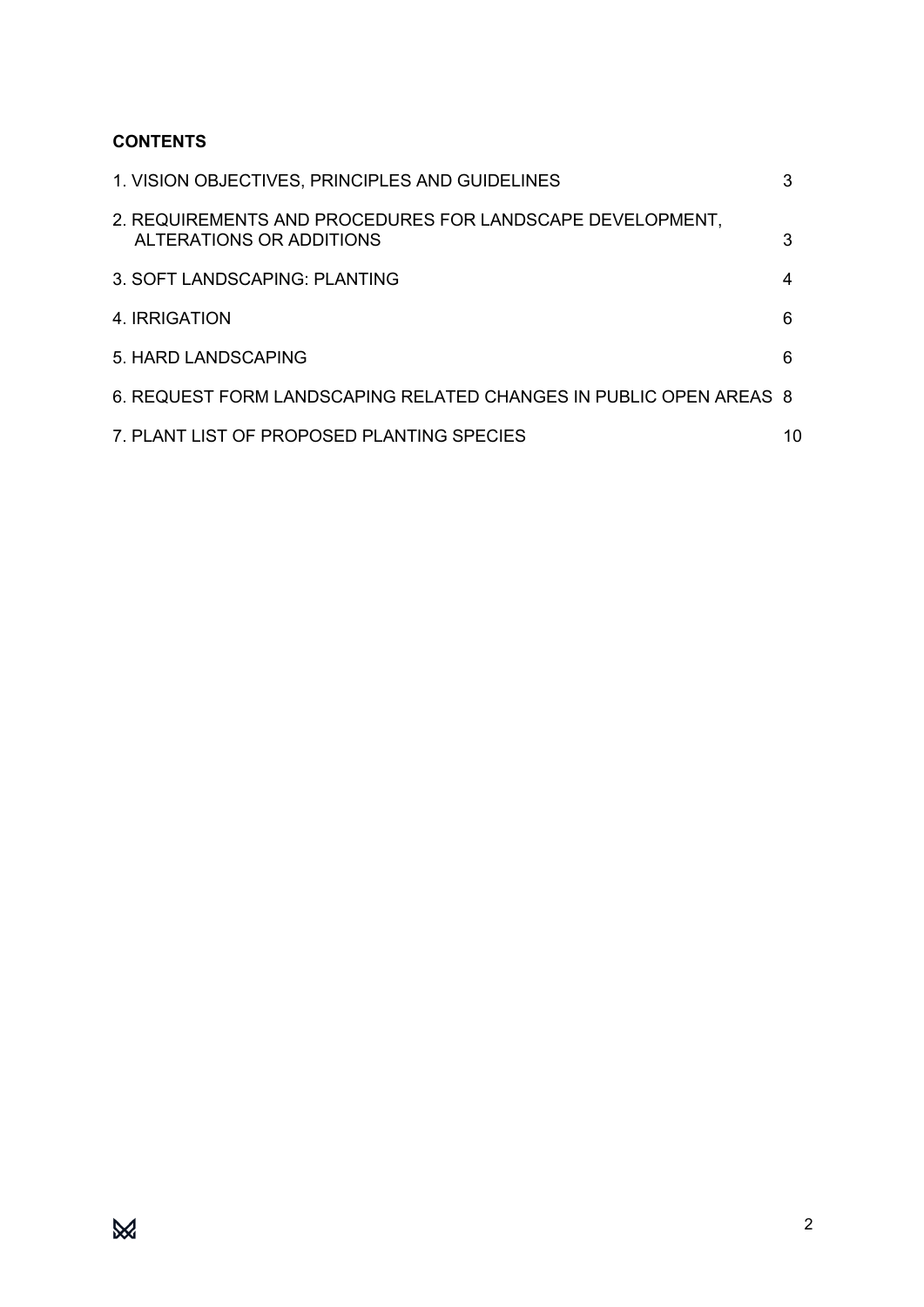# **1. VISION, OBJECTIVES, PRINCIPLES, AND GUIDELINES**

The Mzuri landscape will form a unit with a unique character which portrays quality with a balance between aesthetic values, security and sustainability.

This will be achieved by the relevant design intentions, which includes the following:

- Functionality: The landscaped green spaces should have *purpose* such as active and passive recreation; create sheltered micro climates, etc. and be *accessible* to all the Mzuri residents.
- Cost efficiency: By means of *innovative soft and hard landscaping design and specifications* such as locally indigenous water-wise planting, low maintenance hard landscaping elements and recycled treated sewerage water for irrigation purposes.
- Visual aesthetics: Through the application and implementation of an appropriate colour palette that reflect *local elements* such as natural granite and sand stone. *Plant specifications* and groupings will provide an all-year display of colourful foliage and flowers.
- Environmental awareness: Educational and informative activities to encourage the residents to value the estate environment and develop an appreciation and understanding of the water and organic waste recycling systems on the estate.

## **2. REQUIREMENTS AND PROCEDURES FOR LANDSCAPE DEVELOPMENT, ALTERATIONS OR ADDITIONS**

2.1 The developer will be constructing and installing all hard landscaping, soft landscaping and irrigation elements on both the common property and the individual erven as per initial sales agreements except for those purchasers that choose the option to develop their own properties. It is recognized that over time individual owners or erven may want to alter the landscaping or add additional elements.

In order to maintain continuity in the overall landscape character, owners of erven are required to submit a landscaping plan for approval to the Mzuri Estate Property Owners Association Design Committee (MEPOADC) prior to commencing with any alterations. Owners of erven that develop their own landscaping must submit landscaping plans for approval by the Mzuri Estate Property Owners Association Design Committee (MEPOADC) along with their building plans.

This is to ensure that a collective landscape theme will be realized for the appreciation and benefit of all.

- 2.2 Landscape plans to a scale 1:100, must be prepared for the garden of an erf
- 2.3 The **hard landscaping plan** must address alterations or additions to:
	- o All paving, water features, swimming pools, pumps and filters, fences, retaining walls, gazebos and any other structural elements must be indicated and the intended finishes specified.
	- o Clotheslines, dustbin storage areas and other utility areas and their screening must be indicated.

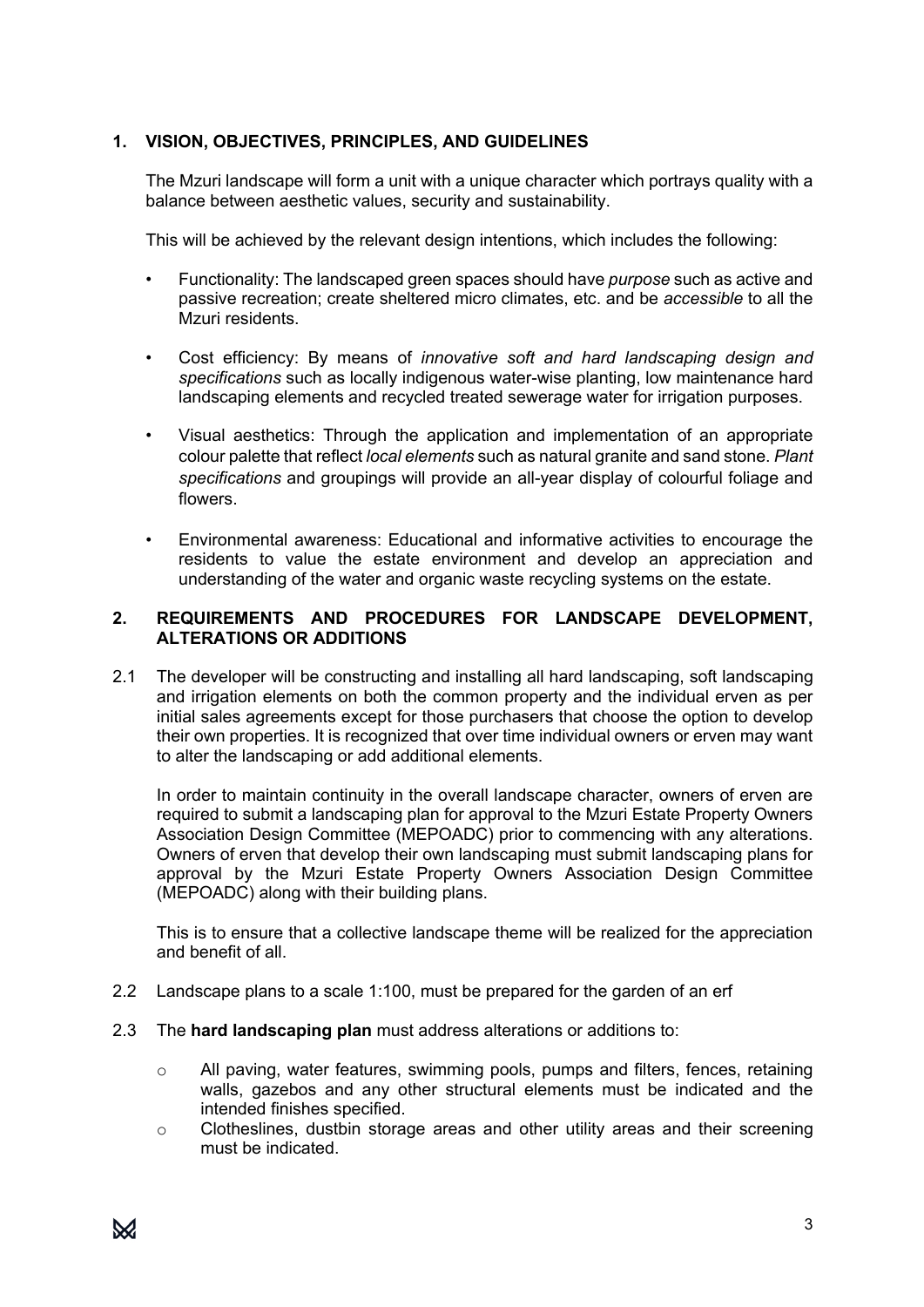- o All retaining structures must have a section drawing. All detailing and specifications of materials being used must be indicated. Drainage points must be present.
- o Landscape lighting.

# 2.4 The **planting plan**:

- $\circ$  All plant material, species, numbers, planting rate/m<sup>2</sup> and mature size must be clearly indicated, including grass species for lawn and must adhere to the restrictions on the plant choice given in the Landscape Master Plan.
- o This information must be presented in a planting schedule on the plan.

# 2.5 The **irrigation plan** should indicate:

- $\circ$  The irrigation layout, pipelines, head positions and head types and intended coverage area / irrigation spacing and layout.
- $\circ$  Source of water supply i.e., Estate Purification Plant supply or individual connection to potable water.
- 2.6 **Standard plan notations to include**: Erf number, Client/Developers name, Landscape designers name and contact details, date, scale and north arrow.
- 2.7 A representative of the HOA will **inspect** all house gardens on completion of alterations to confirm compliance with these guidelines. The Property Owner must book time for the inspection at least one week prior to inspection date.
- 2.8 In the event of **disturbing or altering existing vegetation or irrigation** on road verges or adjoining common property, a Request Form for Landscaping Related Changes in Public Open Areas should be completed and submitted to the HOA for approval. Refer to Section 6 for this form.

# **3. SOFT LANDSCAPING: PLANTING**

## **3.1 Site Establishment**

- 3.1.1 Should an owner require landscaping/irrigation/paving on the road reserve to be temporarily or permanently removed during the construction alterations or additions, then he shall complete the *Request Form* and submit it to the HOA. See Item 2.8 and Section 6
- 3.1.2 In order to process the *Request Form* and implement the work timeously, the form must be submitted to the HOA a minimum of ten (10) working days before the work needs to be done.
- 3.1.3 No verbal instructions may be given to maintenance staff to remove landscaping.

## **3.2 Plant species permitted**

- 3.2.1 In order to integrate private gardens with the overall landscaping of the estate, it is recommended that owners use:
	- Endemic/indigenous plants

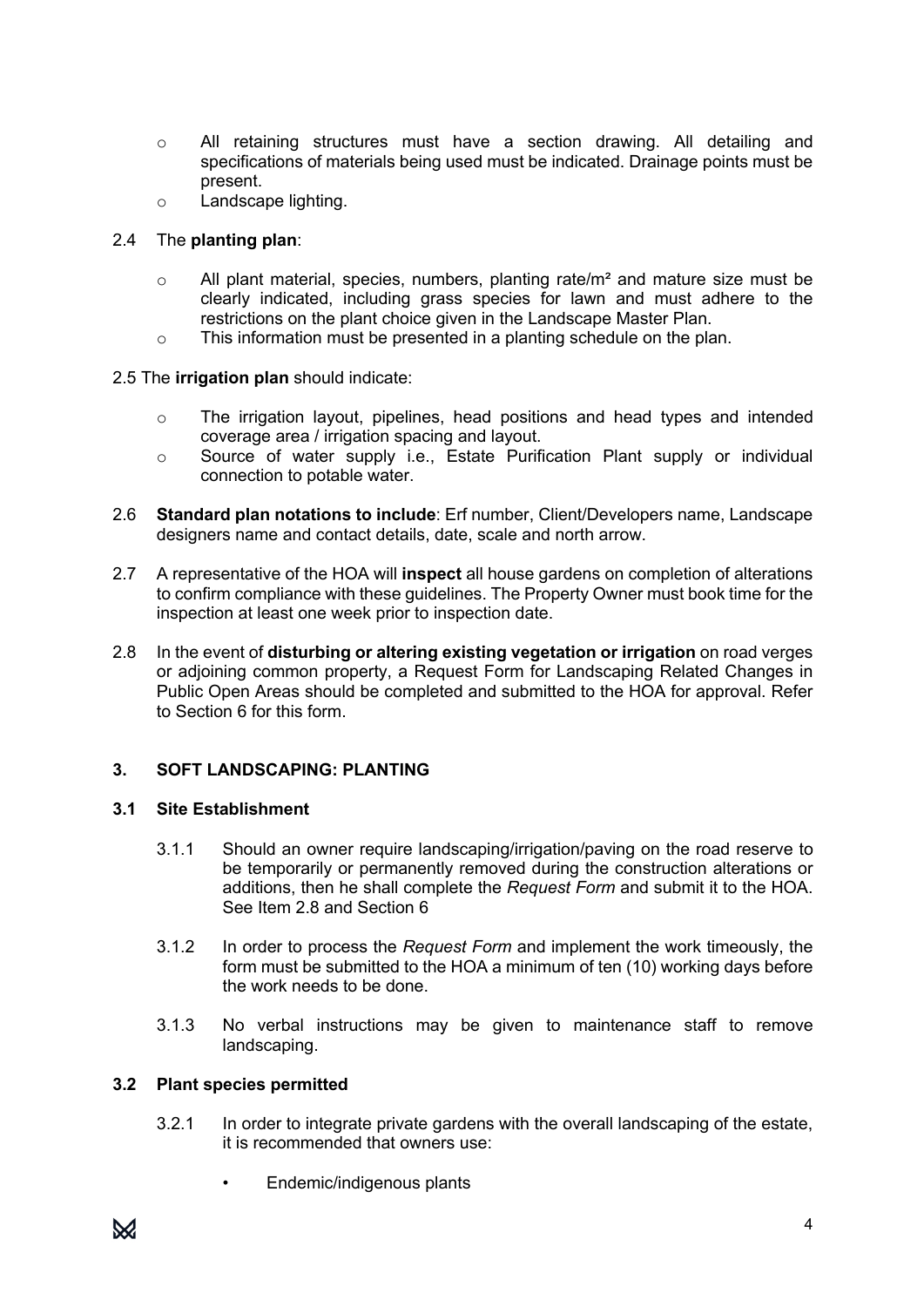- Plants that have been used in the common landscaped areas on the estate.
- 3.2.2 Only the non-invasive exotic plants approved in terms of the Landscape Master Plan may be used.
- 3.2.3 **Lawn species**: Only Cape Kweek (*Cynodon dactylon*) and Buffalo (*Stenotaphrum secundatum*) may be used. Synthetic lawn is permitted on application to the HOA and preferably used in areas not visible from the street or common property.

#### 3.2.4 A **plant list of preferred indigenous plants** - **Section 7.**

3.2.5 All **trees** must be double staked with cross braces to strengthen the tree stake.

#### 3.2.6 **Plant species not permitted**

All declared Alien and Invasive Species lists as promulgated (GN R.599, dated 1 August 2014) in terms of section 97(1) of the National Environmental Management: Biodiversity Act (Act 10 of 2004) may not be used.

In addition, the following plants may not be planted:

- Any exotic tree (non-indigenous to South Africa)
- Palm trees
- Any type of exotic cactus or succulent
- Cordyline spp.
- **Conifers**
- Any Agave species
- Any species of Privet or exotic *Syzygium spp.*
- **Bougainvillea**
- Bottlebrush *(Callistemon spp)*
- Any Flax species *(Phormium spp)*
- Kikuyu lawn

#### **3.3 Soil preparation for additions or alterations**

It is recommended that the landscaper is familiar with the underlying soil structure.

It is recommended that all planting areas to be cultivated to a depth of 300mm and all stones larger than 50mm must be removed, as well as any builder's rubble.

If any compost is being imported. It must be from an approved supplier (weed free).

The use of chemical pesticides, ground poisons and traps are strictly prohibited anywhere on the Estate.

Environmentally friendly organic fertilizer must be used at all times.

All newly installed gardens must have a 30mm thick layer of mulch covering all exposed areas.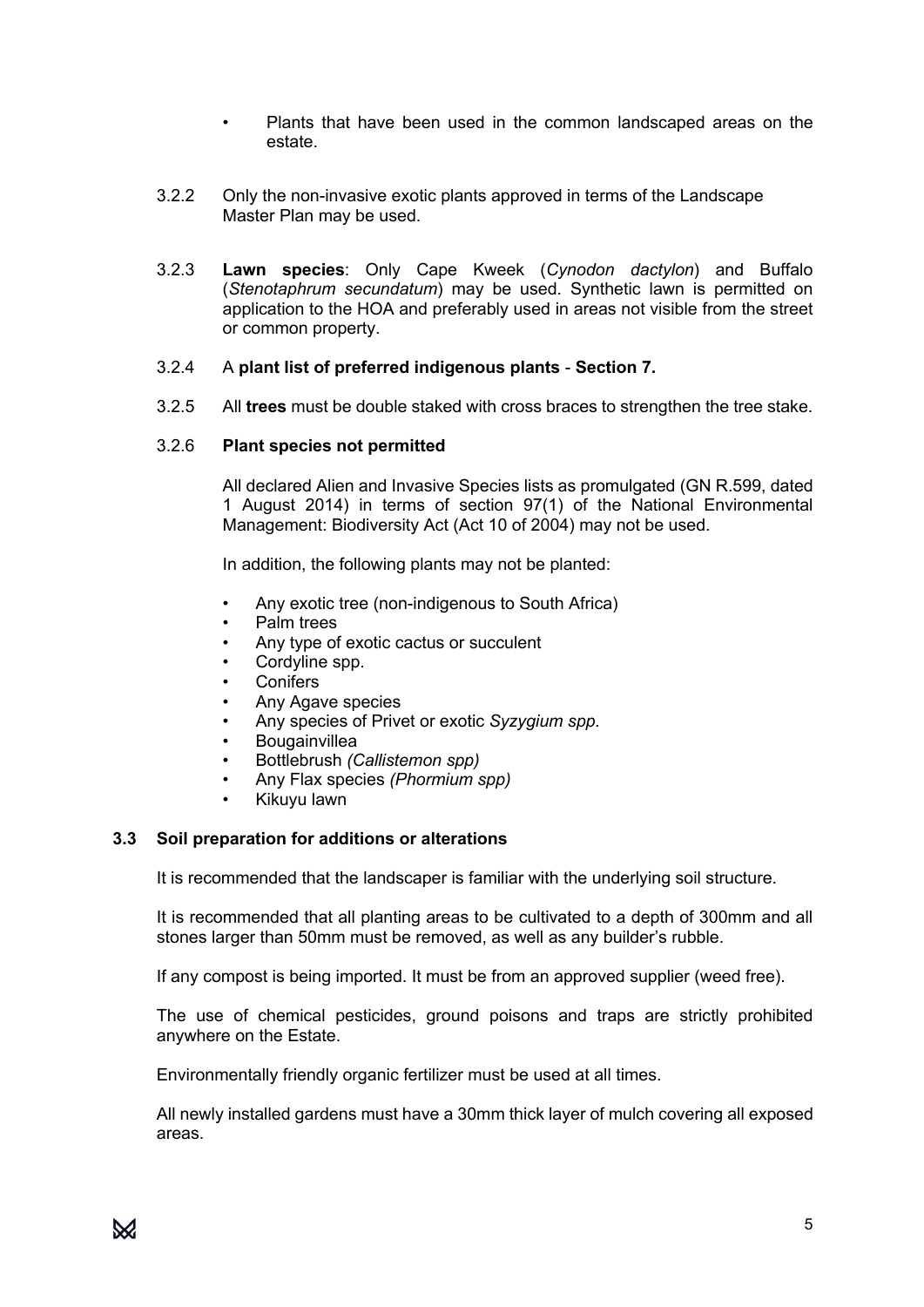### **3.4 Maintenance of Private Gardens**

All gardens are required to be kept in a tidy state at all times.

#### **3.5 Existing Landscaping in Common Areas**

- 3.5.1 Landscaping and irrigation have been installed in common areas. This landscaping and irrigation may not be altered or tampered with by an owner in any manner whatsoever. If changes need to occur in the common areas to accommodate private landscaping, the correct procedure should be followed as set out in Item 2.8.
- 3.5.2 Similarly, the **cutting back of branches from the trees in the common areas** may not be undertaken by an owner. Should an owner require such pruning and trimming, then the application process must be followed. Should a tree/plant be damaged or cut back without the correct procedure having being followed as set out in Item 2.8, the HOA may impose a fine on the owner. The amount of the fine is to the discretion of the HOA.
- 3.5.3 All **hard landscaping** (walkway) and tree planting with applicable irrigation on the common property will be **installed by the developer**.

#### **4. IRRIGATION**

- 4.1 A **fully automated irrigation system** will be designed and installed according to Landscaping Irrigation Association (LIA) standards to be approved by a LIA specialist. For homeowners who opt to have an irrigation system installed by the developer as an optional extra in terms of their sales agreement the irrigation systems will comply fully with these requirements and will be designed to optimise water demand using the estate's non-potable irrigation water supply.
- 4.2 For homeowners who choose to have an **irrigation system installed post occupation** the following requirements must be adhered to:
	- 4.2.1 An **irrigation plan must be submitted for approval** prior to commencement.
	- 4.2.2 The **irrigation system must be an automated irrigation system** adapted to using the Purification system's water and borehole water, and will be connected to the Estate's irrigation water supply point supplied to each unit erf.
	- 4.2.3 A **programmable controller must be installed and co-ordinated with the Estate supply times** for the particular erf as all erven will be supplied with irrigation only at certain times and days to ensure adequate pressure in the supply system.
	- 4.2.4 **No irrigation storage tanks and containers** will be permitted on individual erven.
	- 4.2.5 **Individual boreholes are not allowed**.

#### **5. HARD LANDSCAPING**

The choice of hard landscaping elements must be inspired by the natural environment and the contemporary use thereof.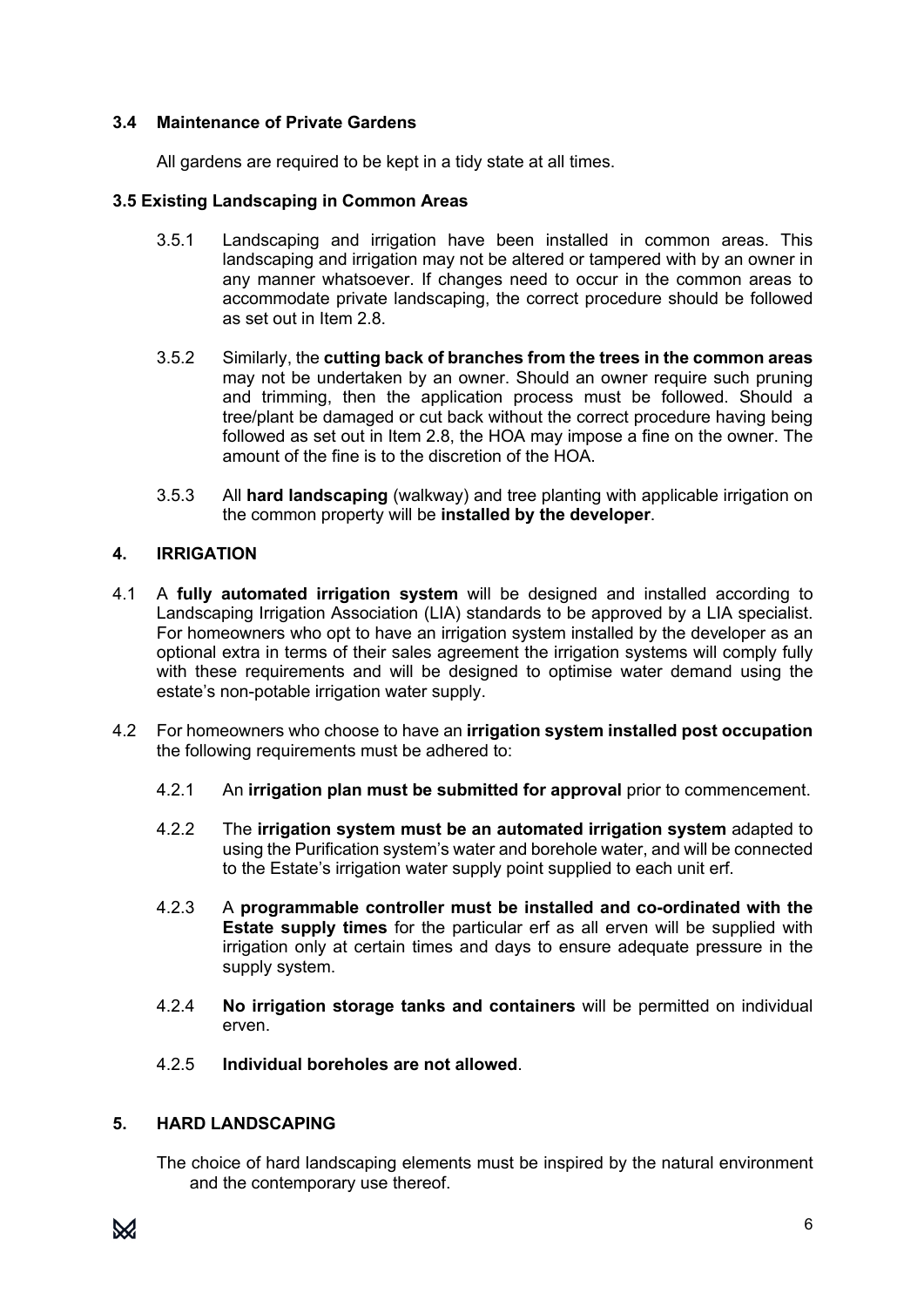# 5.1 **Swimming pools**

- Above ground pools, "Porta-pools" are not permitted.
- Off-the-shelf pool fencing is strictly prohibited.
- Hard surfaces around the swimming pool will be addressed under Paving.

# 5.2 **Structures**

- No temporary structures are permitted within the erf garden including "Wendy Houses".
- All outside structures such as pergolas, gazebo's and lapa's must comply with the Mzuri Estate Architectural Guideline and therefore approved by the Mzuri Estate Property Owners Association Design Committee (MEPOADC).

## 5.3 **Water features**

- Simple water features, inspired architectural design and natural materials, may be used to link internal and external elements such as court yards or as focal features to enhance the aesthetics of the garden and house.
- Water features are required to respect the water scarce climate and reduce water loss and evaporation as per water restriction requirements for all pools
- All water features are subject to the approval of the Mzuri Estate Property Owners Association Design Committee (MEPOADC).

# 5.4 **Garden elements**

• All planting pots must fall within the colour pallet as provided for the exterior of the house.

# 5.5 **Paving and Decking**

- 5.5.1 Paving material must be selected from an appropriate list of materials in keeping with the overall character of the Estate.
- 5.5.2 Gravel, approved exposed aggregate brick, cobbles, sandstone and tiles are examples of appropriate materials.
- 5.5.4 The following materials are acceptable:
	- Cobbles and pavers in natural earthy colours
	- Stone chip/gravel mix 6-13mm mix granite: prima sandstone in a ratio of 1:2. All gravel to be laid on a compacted base and layer of geotextile (Bidim).
- 5.5.5 Decking around pool areas or as patios should be made of an appropriate and approved timber.
- 5.5.6 All surface materials of whatever nature are subject to approval by the Mzuri Estate Property Owners Association Design Committee (MEPOADC).
- 5.5.7 All paved areas must be constructed as per standard building practices to ensure an even surface. All paving edges must also be laid evenly, flush with ground level, on a concrete footing and edge the entire length of the driveway/path.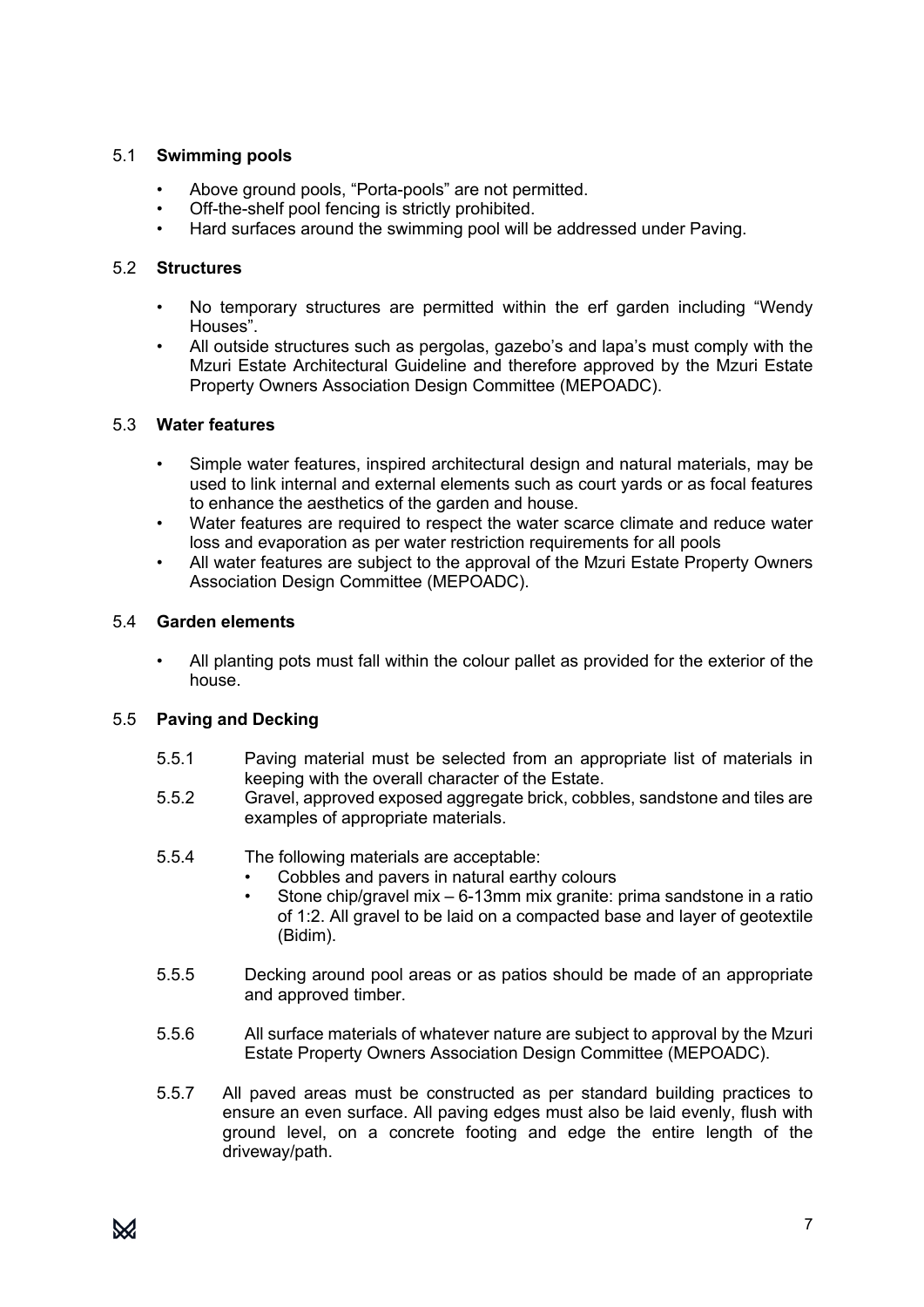- 5.5.8 Stone chip/gravel areas must be edged with evenly laid paver/cobbles that are flush with the ground level, on a concrete footing and around the total perimeter of the stone chip/gravel area.
- 5.5.9 No paving other than access between the erf boundary and road is permitted in the road reserve area.
- 5.5.10 Should an owner require a change to his existing driveway, then he shall follow the procedure as set out in Item 2.8.

## **6. Request Form for Landscaping Related changes in Public Open Areas**

|                                                              | <b>REQUEST FORM FOR LANDSCAPING RELATED CHANGES IN PUBLIC OPEN AREAS</b> |
|--------------------------------------------------------------|--------------------------------------------------------------------------|
| <b>Owner's Details:</b>                                      |                                                                          |
| Erf no:                                                      |                                                                          |
| Name:                                                        |                                                                          |
| Cell no:                                                     |                                                                          |
| E-mail:                                                      |                                                                          |
| <b>Builder's Details:</b>                                    |                                                                          |
| E-mail:                                                      |                                                                          |
| Company:                                                     |                                                                          |
| Contact person:                                              |                                                                          |
| Cell no:                                                     |                                                                          |
|                                                              |                                                                          |
|                                                              |                                                                          |
| <b>Landscaper's Details:</b>                                 |                                                                          |
| Company:                                                     |                                                                          |
| Contact person:                                              |                                                                          |
| Cell no:                                                     |                                                                          |
| E-mail:                                                      |                                                                          |
|                                                              |                                                                          |
| Request for landscape related changes due to (Mark with X) : |                                                                          |
| 1 Temporary access to site                                   |                                                                          |
| 2 New driveway                                               |                                                                          |
| 3 Removal of existing driveway                               |                                                                          |
| 4 Alterations to driveway                                    |                                                                          |
| 5 Piping for storm water                                     |                                                                          |
| 6 Piping for subsoil drains                                  |                                                                          |
| Description of above in words:                               |                                                                          |
|                                                              |                                                                          |
|                                                              |                                                                          |
|                                                              |                                                                          |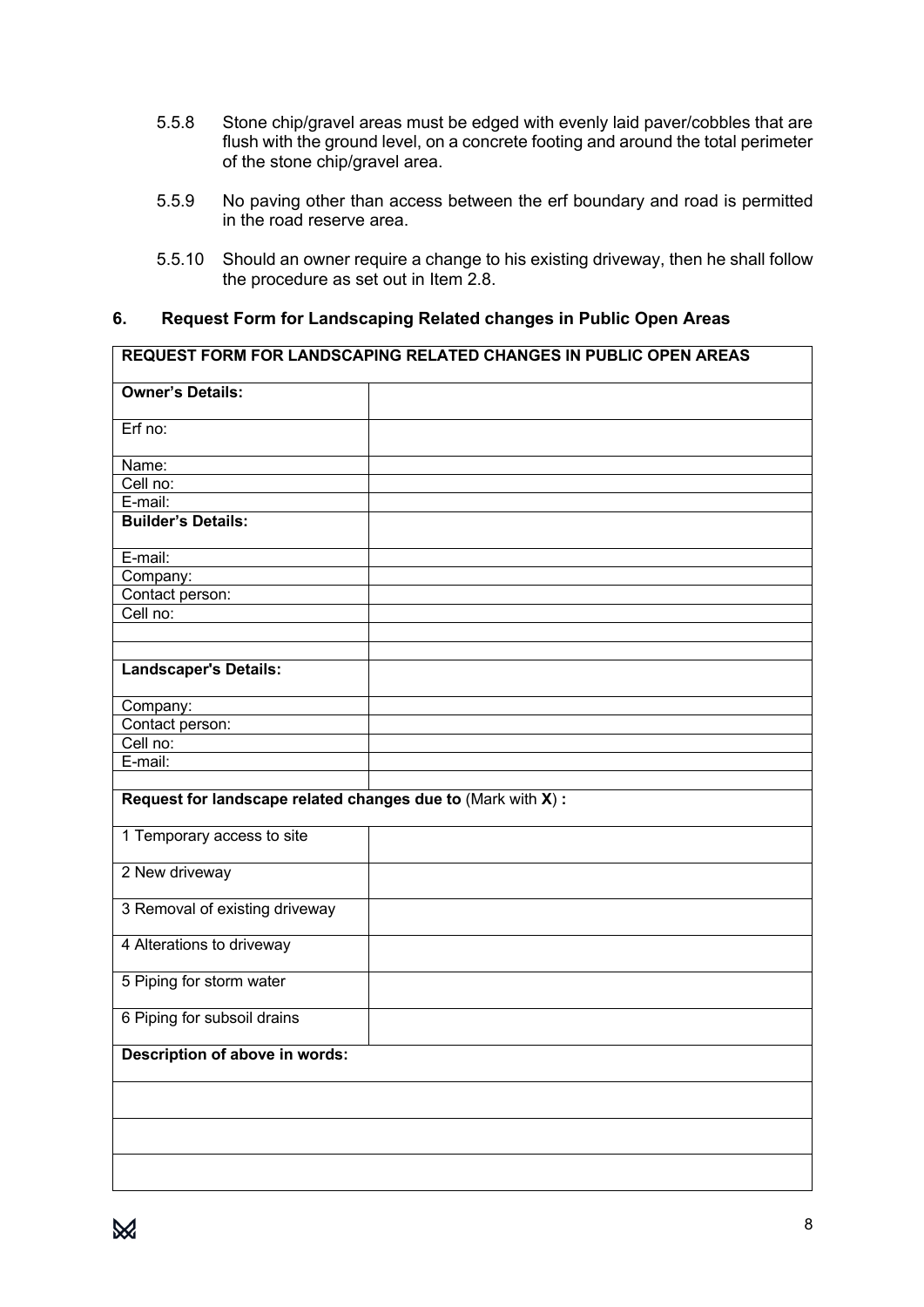| <b>Explanatory sketch<br/>attached: YES NO</b> |  |
|------------------------------------------------|--|

|    | Please note:                                                                                                                                                                             |
|----|------------------------------------------------------------------------------------------------------------------------------------------------------------------------------------------|
| 1. | All changes to public area are to be clearly highlighted on a site plan (to scale) and submitted<br>with this form to the HOA office                                                     |
| 2. | All work in public areas is to be undertaken by the HOA or HOA representative.                                                                                                           |
| 3. | If the change is not in accordance with the Mzuri Estate Landscaping Guidelines, it will be<br>referred to the HOA for comment at consultation rates for the client's account.           |
| 4. | After receipt of the completed and signed form, a minimum of 5 working days is required for<br>the cost of the changes to be calculated and submitted to the owner/builder for approval. |
| 5. | A further minimum of five (5) working days is required from receipt of the signed approval<br>form before the changes will be implemented.                                               |
| 6. | All payments for changes made are to be made to the HOA.                                                                                                                                 |
| 7. | No instructions are to be given to any landscape or maintenance staff other than by the HOA<br>representative.                                                                           |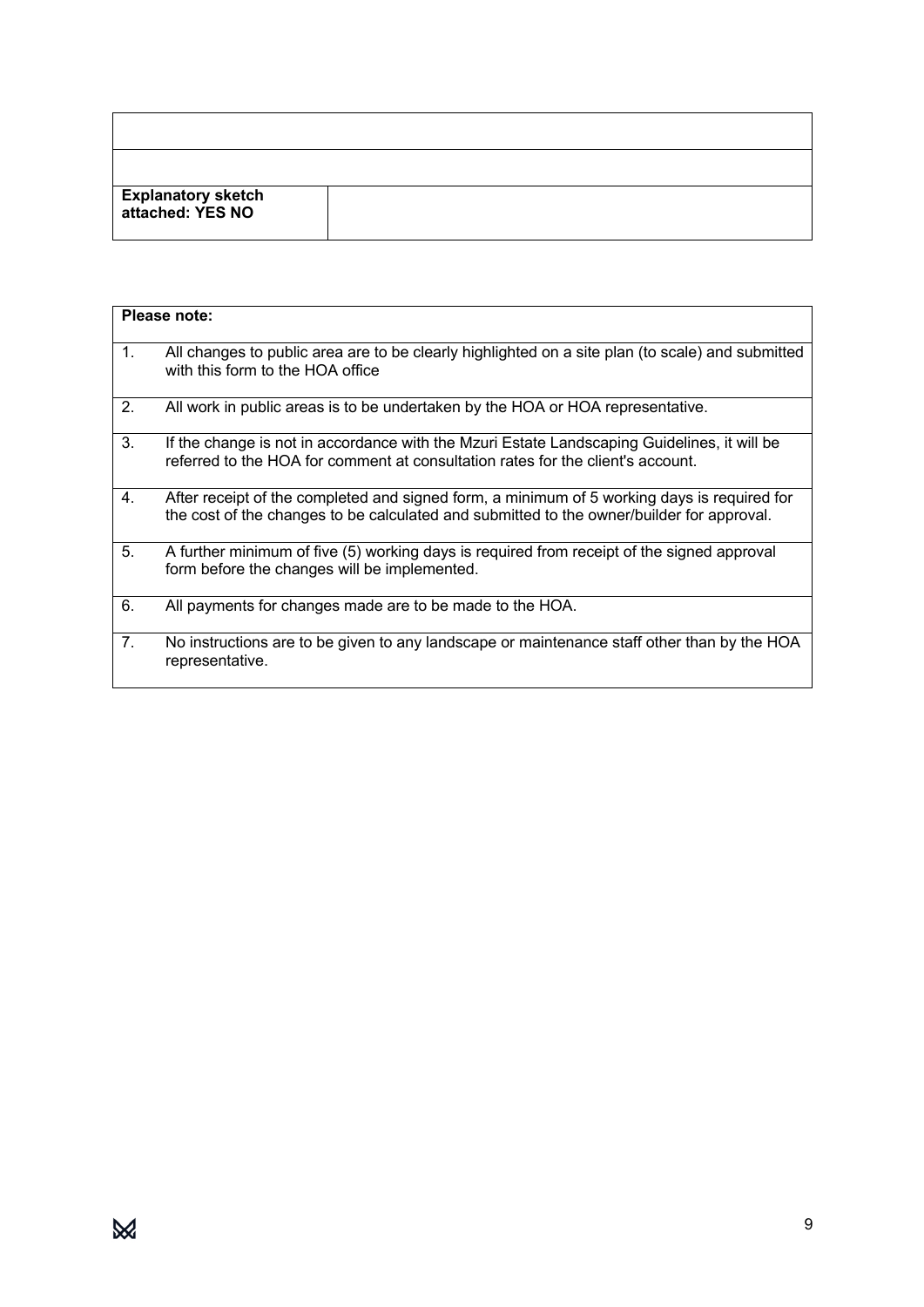#### **7. Plant list of Proposed Planting Species**

#### **Trees**

*For small spaces and close to structures:* Apodytes dimidiata Buddleja saligna Combretum erythrophyllum Dais cotinifolia Heteropyxis natalensis Kiggelaria africana Pittosporum viridifollruum Searsia chirindensis

*For a larger space (min 3m away from structures:* Celtis sinensis Brachylaena discolor Ekebergia capensis Harpephyllum caffrum Olea europaea subsp. Africana Syzygium cordatum Syzygium guineense Vachellia xanthophloea

#### **Groundcovers & Perennials**

Arctotis sp. Asystasia gangetica Barleria obtusa/repens Cineraria saxifraga Cliffortia ferruginea/odorata Cotula tubinata Diascia hybrids Dymondia margaretae

#### **Groundcovers & Perennials cont.**

Felicia amelloides Ficinia nodosa Gazania sp. Geranium incanum / multisectum Helichrysum sp. Hermannia sp. Hermannia saccifera Lobelia 'Sky Blue' Monopsis lutea/'Royal Flush' Nemesia fruticans Osteospermum sp. Otholobium virgatum Pelargonium sp. Pentas lanceolata Phygelius capensis Plecostachys serpyllifolia Plectranthus sp. Salvia repens Scabiosa sp. Selago sp. Stachys aethiopica Struthiola dodecandra

Sutera cordata Syncarpha sp. **Bulbs**  Agapanthus hybrids/praecox Amaryllis belladonna Aristea africana/major **Bulbs cont.** Babiana sp. Chasmanthe aethiopica/floribunda Chlorophytum comosum Clivia sp. Crinum delagoense Crocosmia aurea Cyrtanthus sp. Dierama medium/pulcherrimum Dietes bicolor/grandiflora Gladiolus sp. Heamanthus albiflos Hypoxis setosaIxia hybrids Kniphofia sp. Lachenalia sp. Moraea gigandra Nerine sp. Ornithogalum sp. Scadoxus multiflorus/puniceus Sparaxis hybrids Tritonia deusta/securigera/sp. \*White Tulbaghia violacea Wachendofia thyrsiflora Watsonia sp. Zantedeschia aethiopica

#### **Restios & Grasses**

Calopsis paniculata Cannomois grandis Chondropetalum nudum Cyperus albostriatus/prolifer/textilis Elegia sp. Ficinia dunensis/nigrescens/truncata Helmuthia membranacea Ischyrolepsis subverticillata Juncus effusus/effusus 'Spiralis' Juncus krausii Melinis nerviglumis Restio festuciformis/quadratus/similis Rhodocoma capensis/foliosus/gigantea Thamnochortus sp. Willdenowia incurvata

#### **Proteas & Ericas**

Acmadenia sp. Adenandra uniflora Agathosma sp. Berzelia galpinii/intermedia/lanuginosa